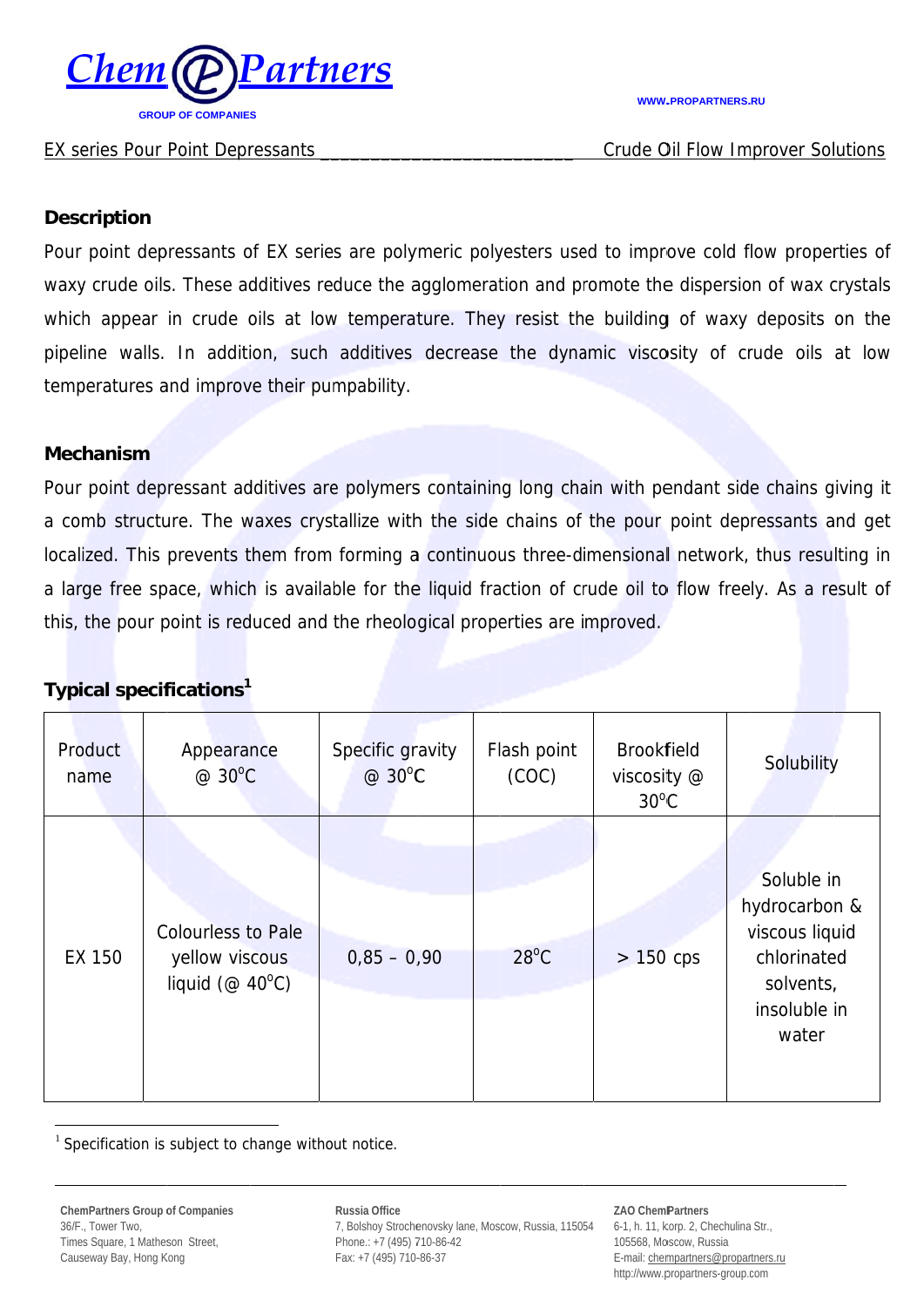



| EX 250        | <b>Colourless to Pale</b><br>yellow viscous<br>liquid ( $@$ 40 $°C$ ) | $0,85 - 0,90$                       | $28^{\circ}$ C | $>150$ cps                       | Soluble in<br>hydrocarbon &<br>viscous liquid<br>chlorinated<br>solvents,<br>insoluble in<br>water |
|---------------|-----------------------------------------------------------------------|-------------------------------------|----------------|----------------------------------|----------------------------------------------------------------------------------------------------|
| EX 350        | <b>Colourless to Pale</b><br>brown viscous<br>liquid                  | $0,88 - 0,93$ (@<br>$25^{\circ}$ C) | $28^{\circ}$ C | $> 250$ cps                      | Soluble in<br>hydrocarbon &<br>viscous liquid<br>chlorinated<br>solvents,<br>insoluble in<br>water |
| <b>EX 450</b> | <b>Colourless to Pale</b><br>brown viscous<br>liquid                  | $0,86 - 0,91$                       | $28^{\circ}$ C | $> 250$ cps                      | Soluble in<br>hydrocarbon &<br>viscous liquid<br>chlorinated<br>solvents,<br>insoluble in<br>water |
| EX 550        | Yellow liquid<br>(@ 40 °C)                                            | $0,85 - 0,90$ (@<br>$35^{\circ}$ C) | $28^{\circ}$ C | $> 80$ cps $@$<br>$40^{\circ}$ C | Soluble in<br>hydrocarbon &<br>viscous liquid<br>chlorinated<br>solvents,<br>insoluble in<br>water |

ChemPartners Group of Companies 36/F., Tower Two, Times Square, 1 Matheson Street, Causeway Bay, Hong Kong

Russia Office 7, Bolshoy Strochenovsky lane, Moscow, Russia, 115054 Phone.: +7 (495) 710-86-42 Fax: +7 (495) 710-86-37

ZAO ChemPartners

6-1, h. 11, korp. 2, Chechulina Str., 105568, Moscow, Russia E-mail: chempartners@propiartners.ru http://www.propartners-group.com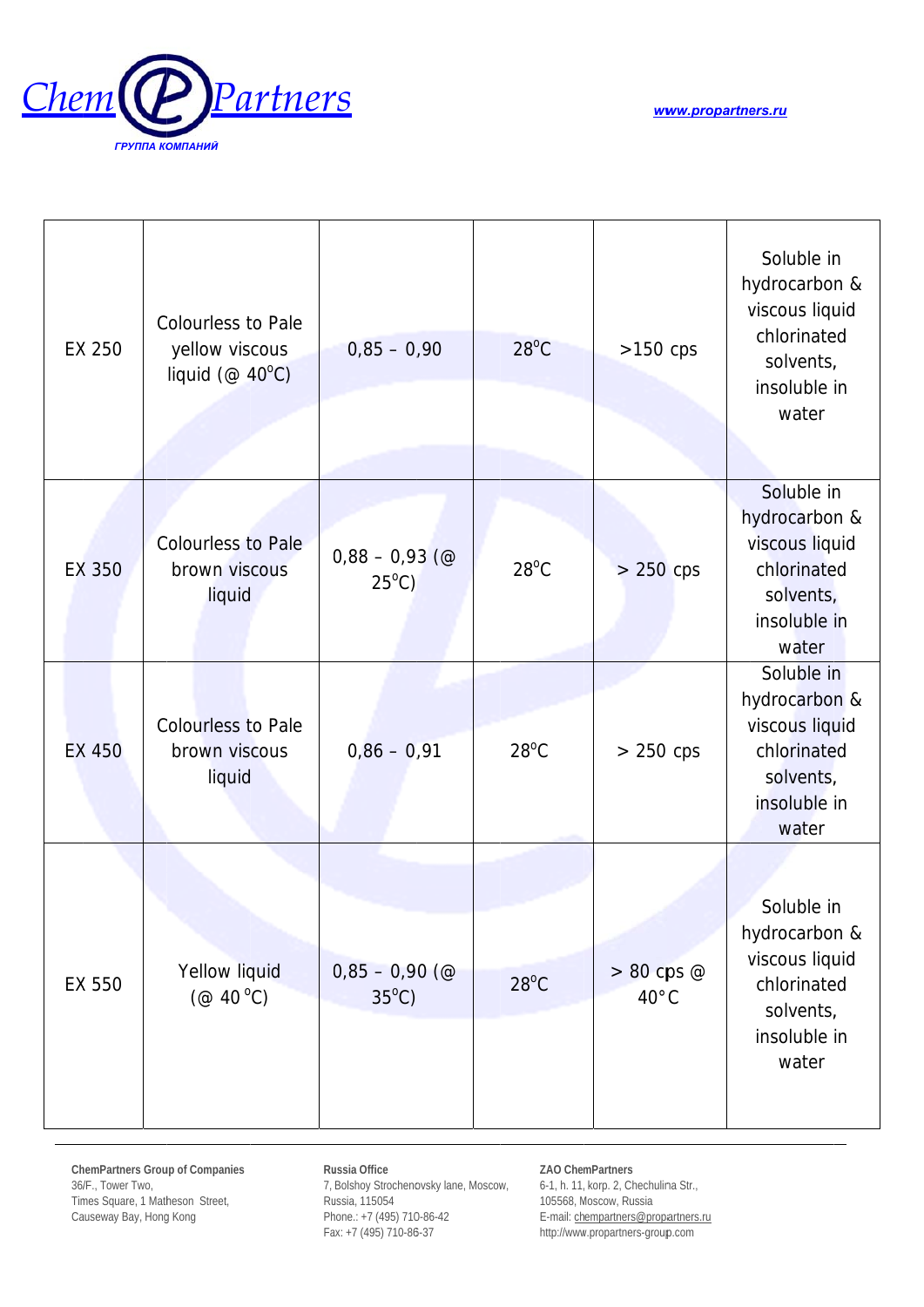

www.propartners.ru

| EX 650        | Yellow liquid                              | $0,85 - 0,90$                       | $28^{\circ}$ C | $> 150$ cps | Soluble in<br>hydrocarbon &<br>viscous liquid<br>chlorinated<br>solvents,<br>insoluble in<br>water |
|---------------|--------------------------------------------|-------------------------------------|----------------|-------------|----------------------------------------------------------------------------------------------------|
| <b>EX 750</b> | Clear brown liquid                         | $0,90 - 0,95$                       | $28^{\circ}$ C | $> 250$ cps | Soluble in<br>hydrocarbon &<br>viscous liquid<br>chlorinated<br>solvents,<br>insoluble in<br>water |
| <b>EX 850</b> | Clear yellow to<br>brown viscous<br>liquid | $0,88 - 0,93$                       | $28^{\circ}$ C | $> 250$ cps | Soluble in<br>hydrocarbon &<br>viscous liquid<br>chlorinated<br>solvents,<br>insoluble in<br>water |
| EX 950        | Clear yellow to<br>brown viscous<br>liquid | $0,88 - 0,93$ (@<br>$25^{\circ}$ C) | $28^{\circ}$ C | $> 250$ cps | Soluble in<br>hydrocarbon &<br>viscous liquid<br>chlorinated<br>solvents,<br>insoluble in<br>water |

## **Treat ratios**

Recommended treatment levels of 100 - 1000 ppm depending on the required pour point specifications of crude oil.

Russia Office 7, Bolshoy Strochenovsky lane, Moscow, Russia, 115054 Phone.: +7 (495) 710-86-42 Fax: +7 (495) 710-86-37

ZAO ChemPartners 6-1, h. 11, korp. 2, Chechulina Str., 105568, Moscow, Russia E-mail: chempartners@propiartners.ru http://www.propartners-group.com